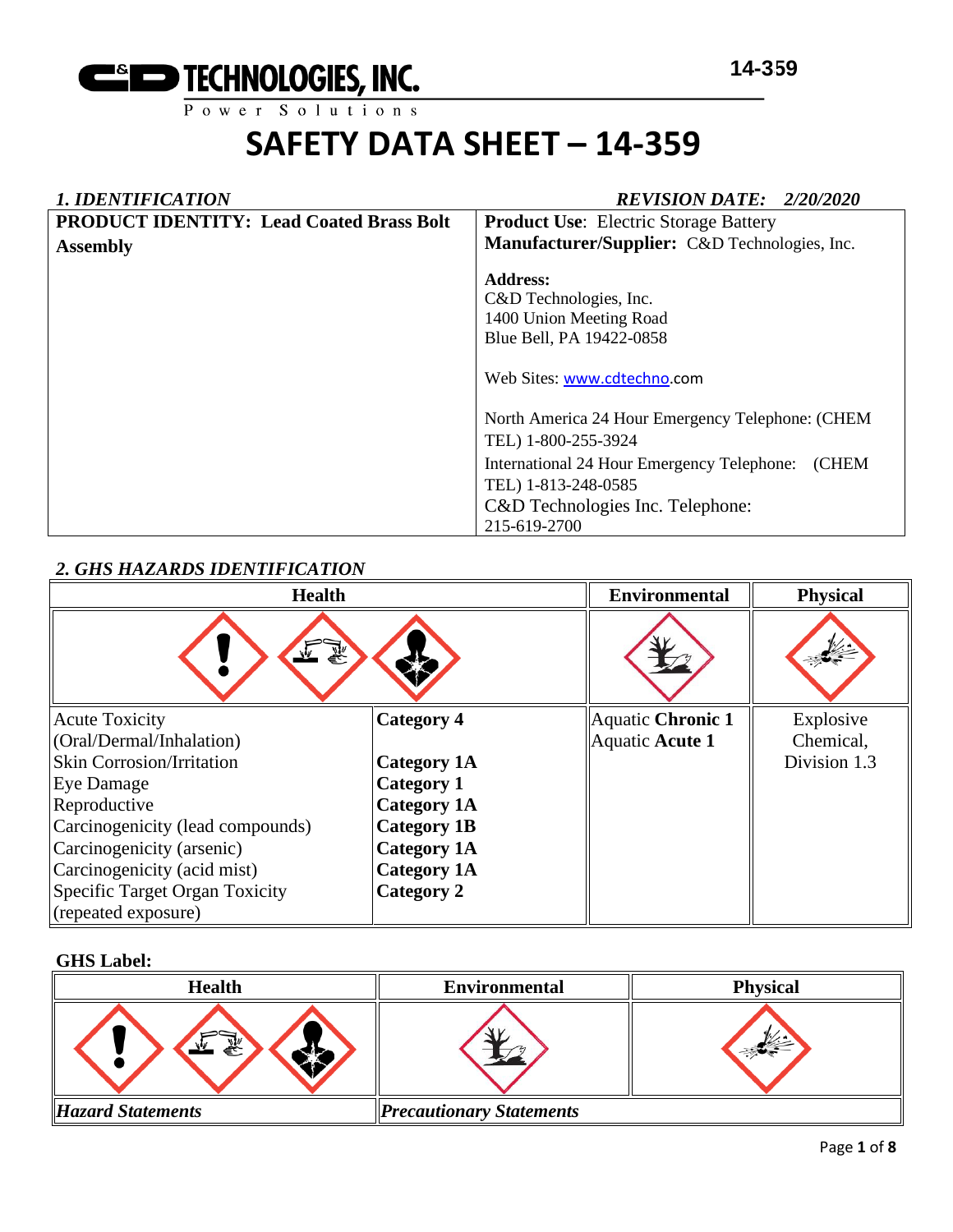

| DANGER!<br>Harmful if swallowed, inhaled, or in contact<br>with skin.<br>Acid causes severe skin burns and eye<br>damage.<br>May damage fertility or the unborn child if<br>ingested or inhaled.<br>May cause harm to breast-fed children.<br>May cause cancer if ingested or inhaled.<br>Causes skin irritation, serious eye damage.<br>Contact with internal components may cause | Obtain special instructions before use.<br>Do not handle until all safety precautions have been read and understood.<br>Wash thoroughly after handling.<br>Do not eat drink or smoke when using this product.<br>Avoid contact during pregnancy/while nursing.<br>Wear protective gloves/protective clothing, eye protection/face protection.<br>Use only outdoors or in a well-ventilated area.<br>Avoid contact with internal acid.<br>Do not breathe dust/fume/gas/mist/vapors/spray.<br>Keep away from heat/sparks/open flames/hot surfaces. No smoking<br><b>IF SWALLOWED OR CONSUMED:</b> rinse mouth.<br>Do NOT induce vomiting. Call a poison center/doctor if you feel unwell.<br><b>IF ON CLOTHING OR SKIN</b> (or hair): Remove/Take off immediately all contaminated |
|-------------------------------------------------------------------------------------------------------------------------------------------------------------------------------------------------------------------------------------------------------------------------------------------------------------------------------------------------------------------------------------|----------------------------------------------------------------------------------------------------------------------------------------------------------------------------------------------------------------------------------------------------------------------------------------------------------------------------------------------------------------------------------------------------------------------------------------------------------------------------------------------------------------------------------------------------------------------------------------------------------------------------------------------------------------------------------------------------------------------------------------------------------------------------------|
| irritation or severe burns.<br>Causes damage to central nervous system,                                                                                                                                                                                                                                                                                                             | <b>IF INHALED:</b> Remove person to fresh air and keep comfortable for breathing.                                                                                                                                                                                                                                                                                                                                                                                                                                                                                                                                                                                                                                                                                                |
| blood and kidneys through prolonged or<br>repeated exposure if ingested or inhaled.<br>Irritating to eyes, respiratory system, and skin.<br>May form explosive air/gas mixture during<br>charging.                                                                                                                                                                                  | Immediately call a POISON CENTER or doctor/physician.<br><b>IF IN EYES:</b> Rinse cautiously with water for several minutes.<br>Remove contact lenses, if present and easy to do. Continue rinsing.<br>If exposed/concerned, or if you feel unwell seek medical attention/advice.<br>Store locked up, in a well-ventilated area, in accordance with local and national<br>regulation.<br>Dispose of contents/container in accordance with local and national regulation                                                                                                                                                                                                                                                                                                          |
| Explosive, fire, blast or projection hazard.                                                                                                                                                                                                                                                                                                                                        | Keep out of reach of children.                                                                                                                                                                                                                                                                                                                                                                                                                                                                                                                                                                                                                                                                                                                                                   |

| <b>HEALTH HAZARDS</b>            |             |                                                |  |
|----------------------------------|-------------|------------------------------------------------|--|
| <b>Acute Toxicity</b>            | Signal Word | <b>Hazard Statement</b>                        |  |
| Oral A.1 (6)                     | Warning     | H302: Harmful if swallowed                     |  |
| Dermal A.1 $(5)$                 | Warning     | H312: Harmful in contact with skin             |  |
| Inhalation A.1 $(5)$             | Warning     | H332: Harmful if inhaled                       |  |
|                                  |             |                                                |  |
| <b>Skin Irritation</b>           |             |                                                |  |
| A.2(2)                           | Warning     | H315: Causes skin irritation                   |  |
| <b>Skin Corrosion</b>            |             |                                                |  |
| A.2 (1A.1B.1C)                   | Danger      | H314: Causes serious skin burns and eye damage |  |
| Serious Eye Damage               |             |                                                |  |
| A.3(1)                           | Danger      | H318: Causes serious eye damage                |  |
| Eye Irritation                   |             |                                                |  |
| A.3 (2A)                         | Warning     | H319: Causes serious eye irritation            |  |
| <b>Respiratory Sensitization</b> |             |                                                |  |
| A.4 (1A, 1B)                     | Danger      | H334: May cause allergy or asthma symptoms or  |  |
|                                  |             | breathing difficulties if inhaled              |  |
| <b>Skin Sensitization</b>        |             |                                                |  |
| A.4 (1A, 1B)                     | Warning     | H317: May cause an allergic skin reaction      |  |
| Germ Cell Mutagenicity           |             |                                                |  |
| $A.5$ (1A, 1B)                   | Danger      | H:340: May cause genetic defects               |  |
| A.5(2)                           | Warning     | H341: Suspected of causing genetic defects     |  |
| Carcinogenicity                  |             |                                                |  |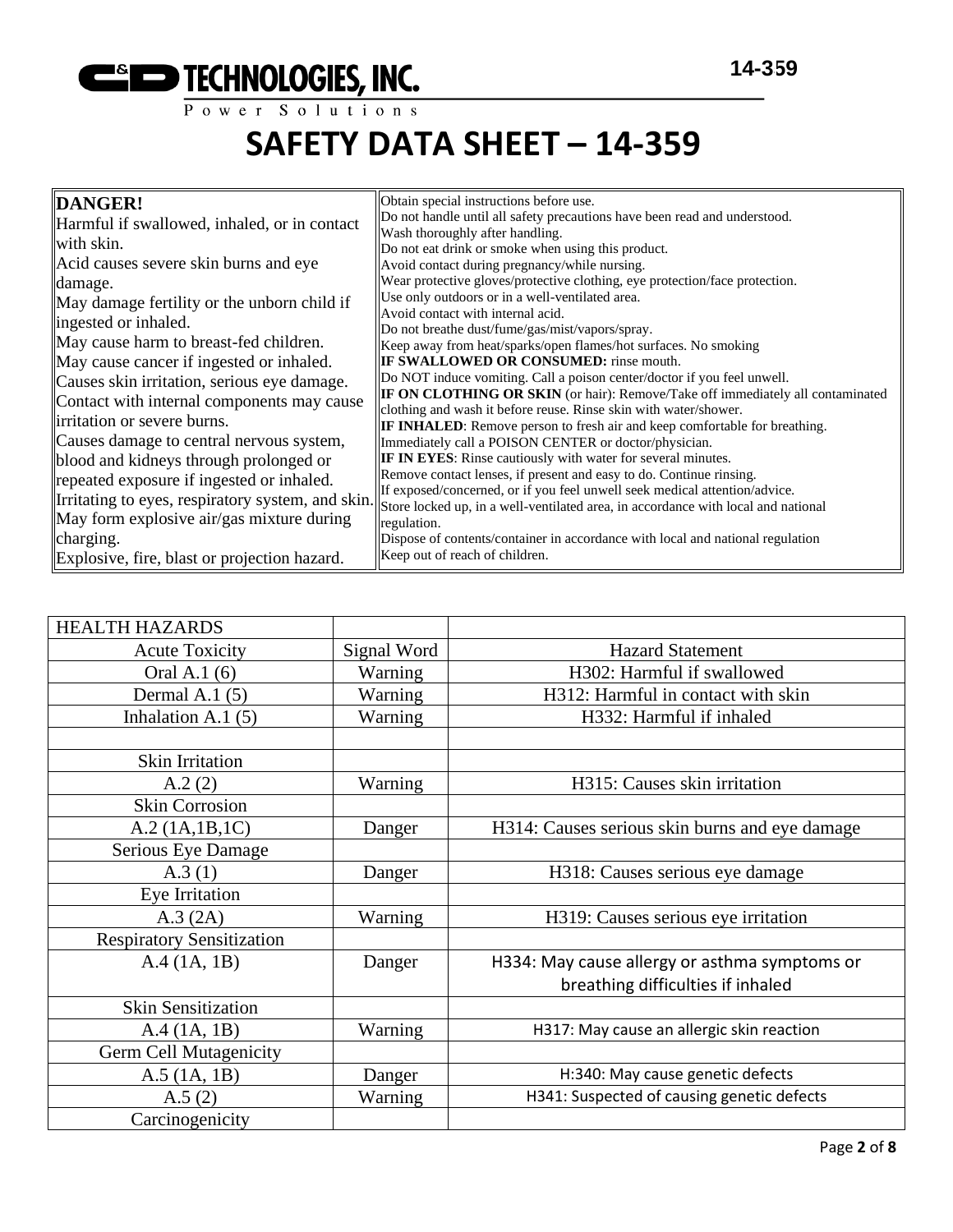

Power Solutions

### **SAFETY DATA SHEET – 14-359**

| $A.6$ (1A, 1B)                                           | Danger  | H350: May cause cancer                                     |
|----------------------------------------------------------|---------|------------------------------------------------------------|
| A.6(2)                                                   | Warning | H351: Suspected of causing cancer                          |
| <b>Reproductive Toxicity</b>                             |         |                                                            |
| A.7(1A, 1B)                                              | Danger  | H360: May damage fertility or the unborn child.            |
| A.7(2)                                                   | Warning | H361: Suspected of damaging fertility or the unborn child. |
| <b>Specific Target Organ Toxicity</b><br>Single Exposure |         |                                                            |
| A.8(1)                                                   | Danger  | H370: Causes damage to organs                              |
| A.8(2)                                                   | Warning | H371: May cause damage to organs                           |
| <b>Specific Target Organ Toxicity</b>                    |         |                                                            |
| Repeated or Prolonged Exposure                           |         |                                                            |
| A.9(1)                                                   | Danger  | H372: Causes damage to organs                              |
| A.9(2)                                                   | Warning | H373: May cause damage to organs                           |
| <b>Aspiration Hazard</b>                                 |         |                                                            |
| A.10(1)                                                  | Danger  | H304: May be fatal if swallowed and enters airways         |
| ENVIRONMENTAL HAZARDS                                    |         |                                                            |
| <b>Aquatic Toxicity Acute</b>                            |         |                                                            |
| 1.1                                                      | Warning | H400: Very toxic to aquatic life                           |
| <b>Aquatic Toxicity Chronic</b>                          |         |                                                            |
| 2.1                                                      | Warning | H410: Very toxic to aquatic life with long lasting effects |

#### *3. \*COMPOSITION / INFORMATION ON INGREDIENTS*

| <b>INGREDIENTS</b> (Chemical/Common Names):                           | CAS No.:  | $%$ by Wt: |  |  |  |
|-----------------------------------------------------------------------|-----------|------------|--|--|--|
| *Lead, Lead Compounds                                                 | 7439-92-1 | $-20$      |  |  |  |
| NON-HAZARDOUS COMPONENTS                                              |           |            |  |  |  |
| $80 - 99$<br>N/A<br>Inert Compounds                                   |           |            |  |  |  |
| SECTION 313 (40 CFR 372) LISTED TOXID CHEMICALS ARE PRECEDED BY AN *. |           |            |  |  |  |

#### *4. FIRST AID MEASURES*

Normal handling of lead plated bolt assembly does not present a lead hazard or exposure. A lead hazard is present if lead plated bolt assemblies are melted or mechanically cleaned or abraded and there is an exposure to particles.

#### **INHALATION:**

No inhalation of lead particles possible with normal handling of lead plated bolt assemblies. Upon contact with any lead dust, remove from exposure, gargle, wash nose and lips; consult physician.

#### **INGESTION:**

If ingestion of lead metallic particles, flush with water and get immediate medical attention.

#### **SKIN:**

Upon contact with any lead metallic particles, wash immediately with soap and water.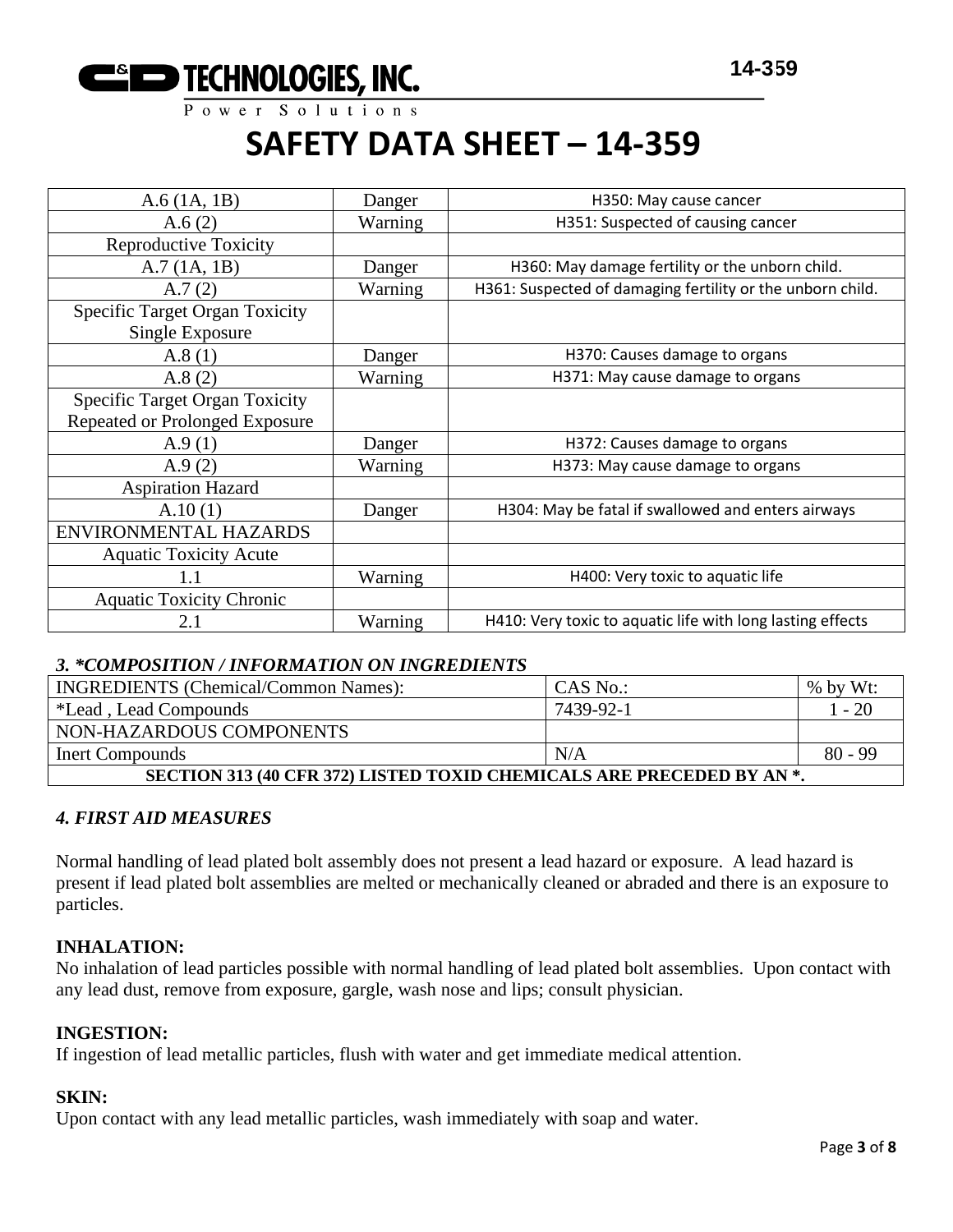

#### **EYES:**

Upon contract with any lead metallic particles, wash immediately with water and get immediate medical attention.

#### *5. FIRE FIGHTING MEASURES*

**Flash Point:** Not Applicable **Oxygen Index** = N/A **Flammable Limits:** N/A **Extinguishing media:** Class ABC, Carbon dioxide, dry chemicals, or water spray.

#### **Fire Fighting Procedures:**

Wear protective clothing and positive pressure, self-contained breathing apparatus.

#### **Hazardous Combustion Products:**

Highly toxic lead oxide fumes may evolve from heated metal.

#### *6: ACCIDENTAL RELEASE MEASURES*

Ventilate area upon release of any lead particle leak or spill. Wear appropriate protective equipment such as respirator, goggles and gloves, if airborne lead dust particles are present.

#### *7. HANDLING AND STORAGE*

#### **Handling and Storage:**

None.

#### *8. EXPOSURE CONTROLS / PERSONAL PROTECTION*

#### **Exposure Limits (mg/m<sup>3</sup> ) Note: N.E. = Not Established**

| $\sqrt{2}$               |             |       |                 |            |             |               |
|--------------------------|-------------|-------|-----------------|------------|-------------|---------------|
| <b>INGREDIENTS</b>       | <b>OSHA</b> | ACGIH | <b>US NIOSH</b> | Ouebec PEV | Ontario OEL | <b>EU OEL</b> |
| (Chemical/Common Names): | PEL         |       |                 |            |             |               |
| Lead, Lead Compounds     | 0.05        | 0.05  | 0.05            | 0.05       | 0.05        | 0.15(b)       |
|                          |             |       |                 |            |             |               |

**(b)**As inhalable aerosol

#### **Engineering Controls (Ventilation):**

None.

#### **Respiratory Protection (NIOSH/MSHA approved):**

None required under normal conditions. When cleaning lead plated bolt assemblies with wire brush or other mechanical actions, and airborne lead dust particles are known to exceed PEL, use NIOSH or MSHA-approved respiratory protection.

#### **Skin Protection:**

Not required.

#### **Eye Protection:**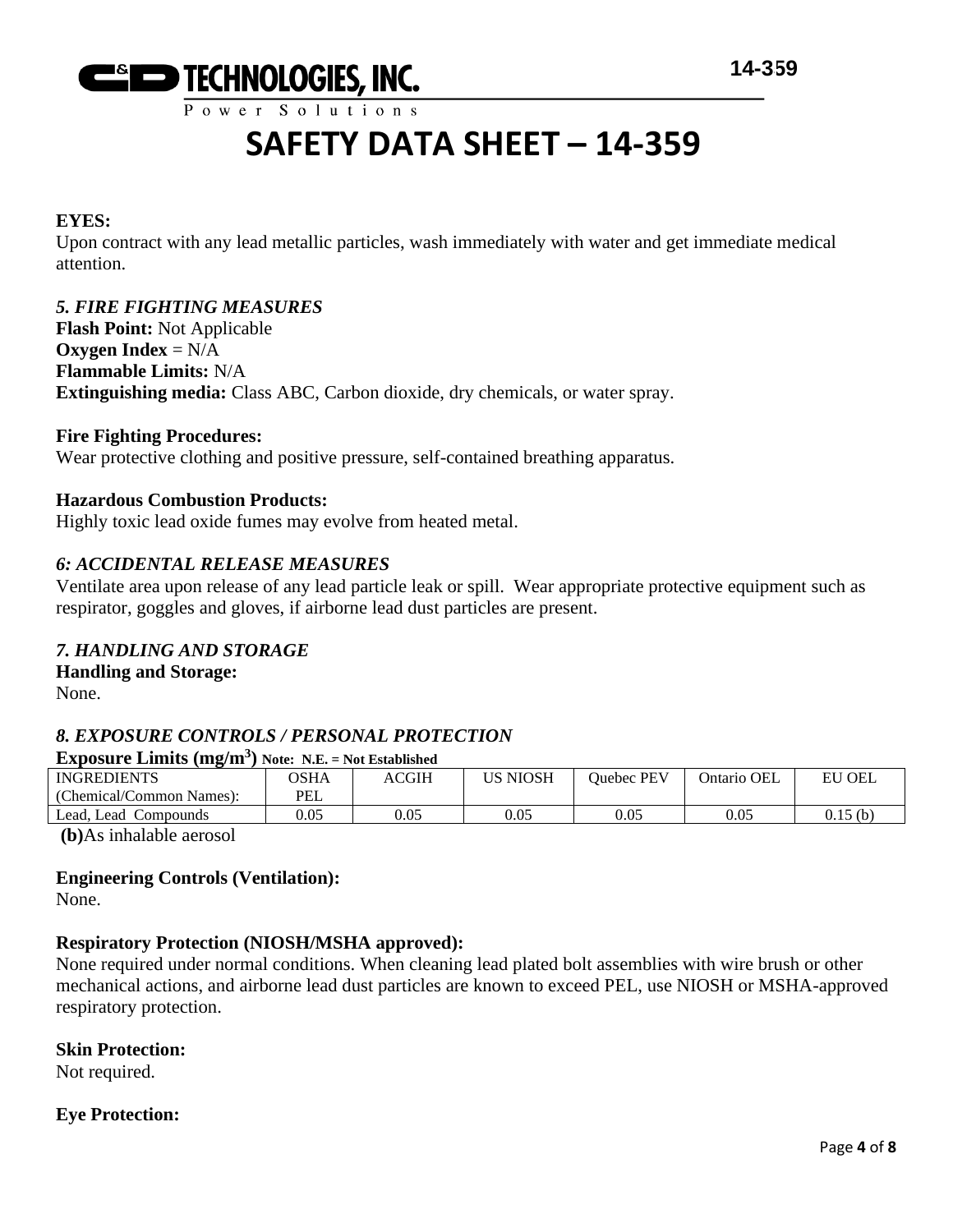

Use safety glasses with sideshields.

#### **Other Protection:**

When cleaning lead plated bolt assemblies with wire brush or other mechanical actions, wear impervious protective clothing, including long sleeved shirts, nitrile gloves, boots, lab coates, apron, coveralls or work uniform if adverse conditions or employee exposures warrant.

#### *9. PHYSICAL AND CHEMICAL PROPERTIES*

| Properties Listed Below are for Electrolyte:                 |  |                                         |  |
|--------------------------------------------------------------|--|-----------------------------------------|--|
| Boiling Point:   N/A                                         |  | Specific Gravity (H2O = 1): $\vert$ N/A |  |
| Melting Point:   N/A                                         |  | Vapor Pressure (mm Hg): $\vert$ N/A     |  |
| Solubility in Water: $\vert$ N/A                             |  | Vapor Density (AIR = 1): $\vert$ N/A    |  |
| Evaporation Rate:   N/A                                      |  | % Volatile by Weight:   N/A             |  |
|                                                              |  |                                         |  |
| Appearance and Odor: Manufactured article; no apparent odor. |  |                                         |  |

#### *10. STABILITY AND REACTIVITY*

Stability: Stable X Unstable This product is stable under normal conditions at ambient temperature.

**Conditions to Avoid:** None.

**Incompatibilities (materials to avoid**): None.

**Hazardous Decomposition Products: N/A**

**Hazardous Polymerization:**

Will not occur

#### *11. TOXICOLOGICAL INFORMATION*

The following toxicological information is applicable to any employee exposure to any lead dust particles from cleaning lead bolt assemblies with wire brush or other mechanical means.

#### **Routes of Entry:**

Hazardous exposure can occur upon any employee exposure to lead dust particles from cleaning operations.

#### **Inhalation:**

Inhalation of lead dust or fumes may cause irritation of upper respiratory tract and lungs.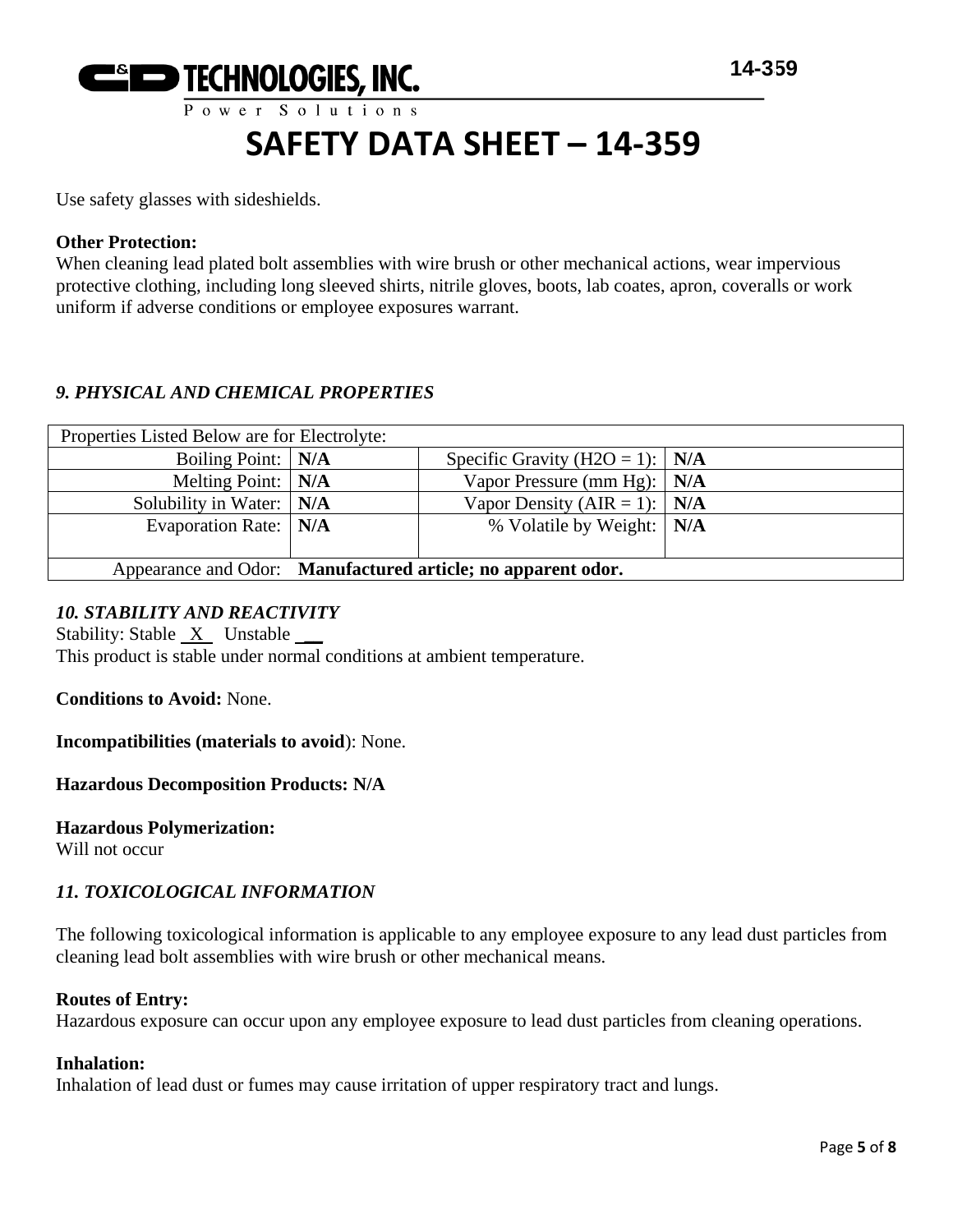

#### **Ingestion:**

Acute ingestion may cause abdominal pain, nausea, vomiting, diarrhea and severe cramping. This may lead rapidly to systemic toxicity and must be treated by a physician.

#### **Skin Contact:**

Not absorbed through the skin.

**Eye Contact:** May cause eye irritation.

### **Effects of Overexposure - Acute:**

Symptoms of toxicity include headache, fatigue, abdominal pain, loss of appetite, muscular aches and weakness, sleep disturbances and irritability.

#### **Effects of Overexposure - Chronic:**

Anemia; neuropathy, particularly of the motor nerves, with wrist drop; kidney damage; reproductive changes in males and females. Repeated exposure to lead and lead compounds in the workplace may result in nervous system toxicity. Some toxicologists report abnormal conduction velocities in persons with blood lead levels of 50 μg/100 ml or higher. Heavy lead exposure may result in central nervous system damage, encephalopathy and damage to the blood-forming (hematopoietic) tissues.

#### **Carcinogenicity:**

Lead is listed as a 2B carcinogen, likely in animals at extreme doses. Proof of carcinogenicity in humans is lacking at present.

#### **Medical Conditions Generally Aggravated by Exposure:**

Lead and its compounds can aggravate some forms of kidney, liver and neurologic diseases.

#### **Acute Toxicity:**

Inhalation LD50: Acute Toxicity Point Estimate  $= 4500$  ppmV (based on lead bullion)

Oral LD50: Acute Toxicity Estimate  $(ATE) = 500$  mg/kg body weight (based on lead bullion)

#### **Additional Health Data:**

All heavy metals, including the hazardous ingredients in this product, are taken into the body primarily by inhalation and ingestion. Most inhalation problems can be avoided by adequate precautions such as ventilation and respiratory protection covered in Section 8. Follow good personal hygiene to avoid inhalation and ingestion: wash hands, face, neck and arms thoroughly before eating, smoking or leaving the work site. Keep contaminated clothing out of non-contaminated areas, or wear cover clothing when in such areas. Restrict the use and presence of food, tobacco and cosmetics to non-contaminated areas. Work clothes and work equipment used in contaminated areas must remain in designated areas and never taken home or laundered with personal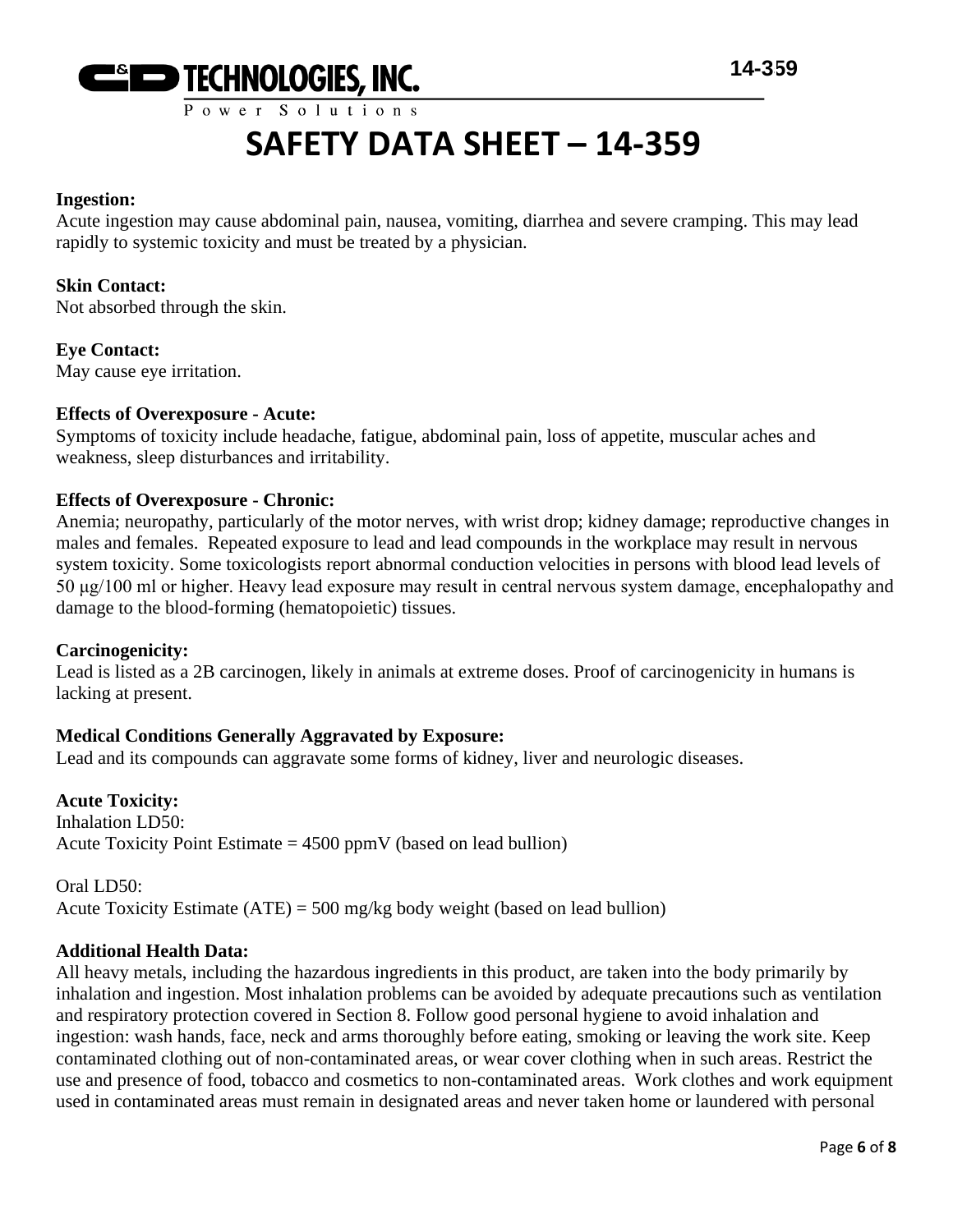

non-contaminated clothing. This product is intended for industrial use only and should be isolated from children and their environment.

The 19<sup>th</sup> Amendment to EC Directive 67/548/EEC classified lead compounds, but not lead in metal form, as possibly toxic to reproduction. Risk phrase 61: May cause harm to the unborn child, applies to lead compounds, especially soluble forms.

#### *12. ECOLOGICAL INFORMATION*

**Environmental Fate:** lead is very persistent in soil and sediments. No data on environmental degradation. Mobility of metallic lead between ecological compartments is slow. Bioaccumulation of lead occurs in aquatic and terrestrial animals and plants but little bioaccumulation occurs through the food chain. Most studies include lead compounds and not elemental lead.

#### **Environmental Toxicity:** Aquatic Toxicity:

48 hr LC50 (modeled for aquatic invertebrates): <1 mg/L, based on lead bullion

#### **Additional Information**

- · No known effects on stratospheric ozone depletion.
- · Volatile organic compounds: 0% (by Volume)
- · Water Endangering Class (WGK): NA

#### *13. DISPOSAL CONSIDERATIONS (UNITED STATES)*

Send to secondary lead smelter for recycling. Spent lead-acid batteries are not regulated as hazardous waste when the requirements of 40 CFR Section 266.80 are met. Spilled sulfuric acid is a characteristic hazardous waste; EPA hazardous waste number D002 (corrosivity) and D008 (lead).

Following local, State/Provincial, and Federal/National regulations applicable to end-of-life characteristics will be the responsibility of the end-user.

#### *14. TRANSPORT INFORMATION*

Not applicable.

#### *15. REGULATORY INFORMATION*

#### **EPCRA Sections 302, 304, 311 & 312**

The lead used in lead-acid batteries does not qualify for any OSHA or EPCRA exemptions. Lead is not an EHS, and the following table outlines the applicable EPCRA Sections and their respective thresholds for **lead**:

| EPCRA Sections - Lead                             | <b>Thresholds</b>  |
|---------------------------------------------------|--------------------|
| 311 - MSDS Reporting                              | $\geq 10,000$ lbs. |
| 312 - Chemical Inventory Reporting (i.e. Tier II) | $\geq 10,000$ lbs. |